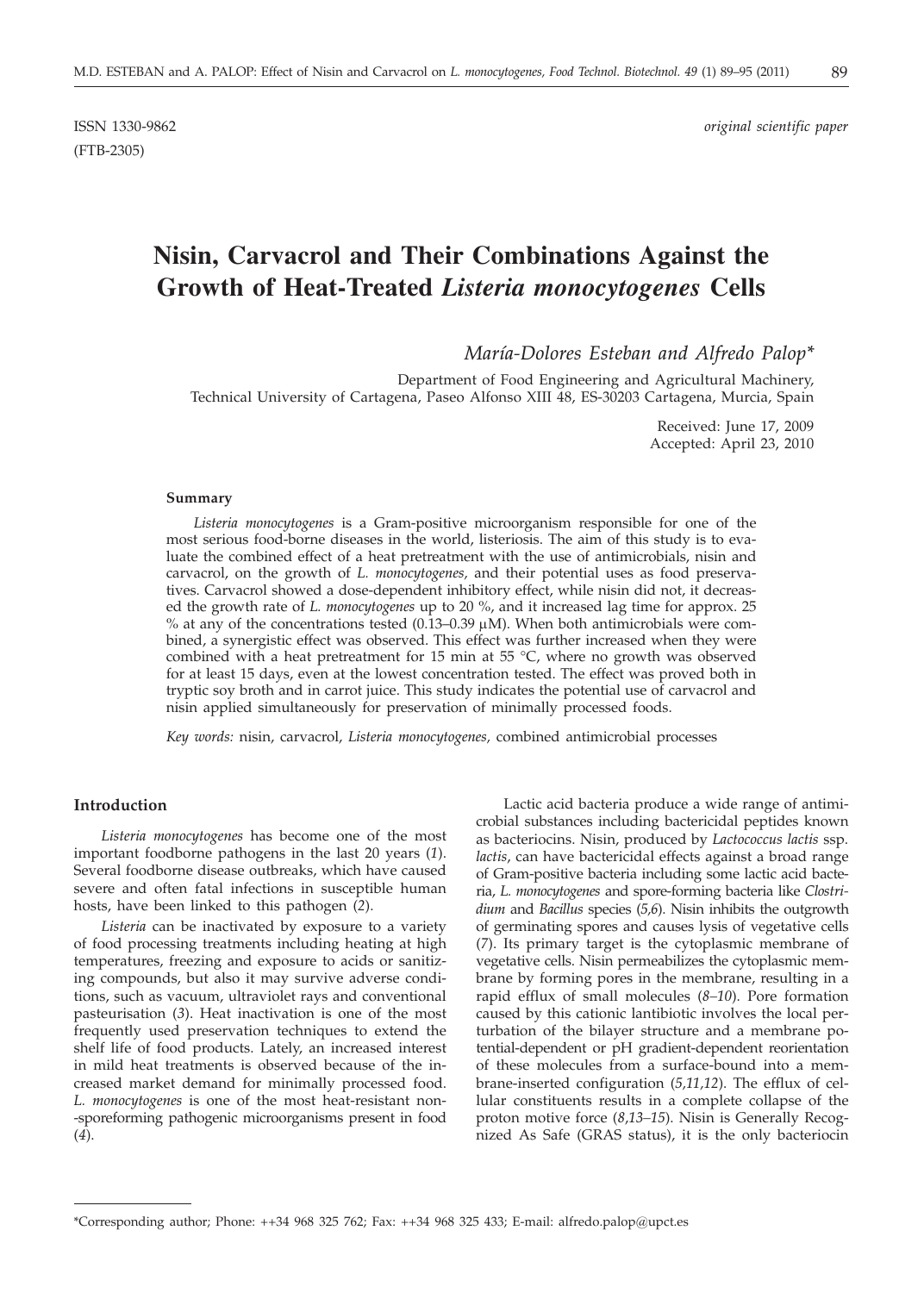that has been approved by the World Health Organization (WHO) as a food preservative and is currently permitted in over 50 countries (*6*). Nisin can be used in processed cheese, canned food, and other food products, but the practical application is still limited because of its low stability and activity at high pH and its limited efficacy in certain food matrices (*16*).

Many herbs and spices have been used for millennia to provide distinctive flavours, but they also exhibit antimicrobial activity (*17*). Carvacrol is a phenolic compound present in the essential oil fraction of *Origanum* (*18*)*,* commonly known as oregano. These sorts of phenolic compounds are hydrophobic and their primary site of toxicity is the membrane. They accumulate in the lipid bilayer according to a partition coefficient that is specific for the applied compound, leading to disruption of the membrane structure and function (*19*,*20*). As a result, the permeability increases and the activity of the enzymatic systems, including those involved in energy production and structural component synthesis, is affected (*21–23*). A critical concentration of the compound is needed to cause leakage of cellular constituents (*24*). In practice, carvacrol is added to different products, *e.g*. baked goods (15.75 ppm), nonalcoholic beverages (28.54 ppm), or chewing gum (8.42 ppm) (*17,25*).

By combining nisin with plant essential oils, the restrictions in its use as a food preservative might be overcome and the range of applications could be expanded. Since both compounds act on the cytoplasmic membrane, an additive or synergistic effect and lower dosage of both compounds would be necessary to cause an inhibitory effect (*16*). Synergism is observed when the effect of the combined substances is greater than the sum of the individual effects, while an additive effect is observed when the combined effect is equal to the sum of the individual effects, and antagonism corresponds to a lesser effect of one or both compounds when they are applied together than when they are applied individually (*26*). The synergistic antimicrobial effect of nisin and carvacrol on the viability of *L. monocytogenes* cells has been observed before (*16*). The actual mechanism of synergy is not known. It has been proposed that carvacrol might enhance the action of nisin by increasing the life time of pores created by nisin or by increasing the number or size of the formed pores (*16*). The effect of a heat pretreatment on the sensitivity of *Bacillus cereus* to antimicrobials has also been investigated (*27*). So far, the viability of heat-treated *L. monocytogenes* cells exposed to the combination of nisin and carvacrol has not been studied. The aim of this study is to evaluate the combined effect of a heat pretreatment with the use of antimicrobials nisin and carvacrol on the growth of *L. monocytogenes* and their potential uses as preservatives of minimally processed foods.

## **Materials and Methods**

## *Bacterial strains and culture conditions*

The strain of *L. monocytogenes* CECT 4031 used in this study was supplied by the Spanish Type Culture Collection. During this investigation it was maintained on slants of tryptic soy agar (TSA) supplemented with 0.6 % (*m/V*) yeast extract (TSAYE) (both from Scharlau Chemie, Barcelona, Spain) at 4 °C.

The culture was grown for 24 h at  $37 °C$  in tryptone soy broth (Scharlau Chemie) supplemented with 0.6 % (*m/V*) yeast extract (TSBYE). The strains were then subcultured in TSBYE for another 24 h at 37 °C, until the stationary phase of growth was reached, at a concentration of approx.  $10^9$  cells/mL. Working cultures were then divided into two aliquots of which one served as the nonthermal control culture and the other was subjected to a heat treatment. The nonthermal control culture was appropriately diluted to  $10<sup>3</sup>$  cells/mL, while the culture exposed to the thermal treatment was diluted to  $10<sup>6</sup>$ cells/mL. In this way, both cultures had the same initial number when starting growth.

#### *Chemicals*

Nisin and carvacrol (both from Sigma-Aldrich Chemie, Steinheim, Germany) stock solutions (0.3 mM and 0.5 M, respectively) were made in 95 % ethanol and stored at 4 °C.

#### *Preparation of carrot juice*

Carrot juice was prepared from fresh raw carrots of the Nantesa variety provided by a local factory of minimally processed foods. They were peeled, washed, minced and filtered through a metal sieve. The juice was dispensed in tubes, heated with steam for 15 min, and stored at –40 °C. Natural inhibitors present in carrots were likely to be destroyed by this heat treatment (*28*). The final pH was 6.14±0.10. Just before experiments, the tubes were heated again with steam for 15 min and the temperature was adjusted to 37 °C.

#### *Heat treatment*

A mild heat pretreatment for 15 min at 55 °C was selected as it resulted in a three-log reduction of cells. This heat treatment was applied to the culture grown in TSBYE for 24 h at 37  $^{\circ}$ C by placing the test tubes in a preheated water bath (Frimengruppe Press-Daimier, Dresden, Germany). Plate counts in TSAYE of the appropriate dilutions in buffered peptone water (BPW) (Scharlau Chemie) were performed before and after the thermal treatment, in order to check the extent of the achieved inactivation. Plates were incubated for 24 h at 37 °C.

#### *Growth curves of L. monocytogenes in TSBYE*

The effect of nisin and carvacrol, individually and combined, on the growth of *L. monocytogenes* CECT 4031 suspended in TSBYE at 37 °C was studied. Controls without the addition of natural compounds but with the same concentration of ethanol were prepared. Cell suspensions were exposed to different concentrations of nisin (0.13,  $0.26$  and  $0.39 \mu$ M) or carvacrol  $(0.11, 0.22, 0.33, 0.44$  and 0.66 mM) alone and to combinations of both compounds (0.13  $\mu$ M nisin plus 0.11 mM carvacrol, and 0.13  $\mu$ M nisin plus 0.22 mM carvacrol). In order to study the effects of these compounds on *L. monocytogenes* lag time duration and growth rate, the natural compounds were added to the growth medium prior to the inocula  $(10^3 \text{ CFU/mL})$ . Absorbance  $(A_{620 \text{ nm}})$  was measured with a spectrophotometer (ZUZI 4110RS, Auxilab, Beriáin, Spain) at differ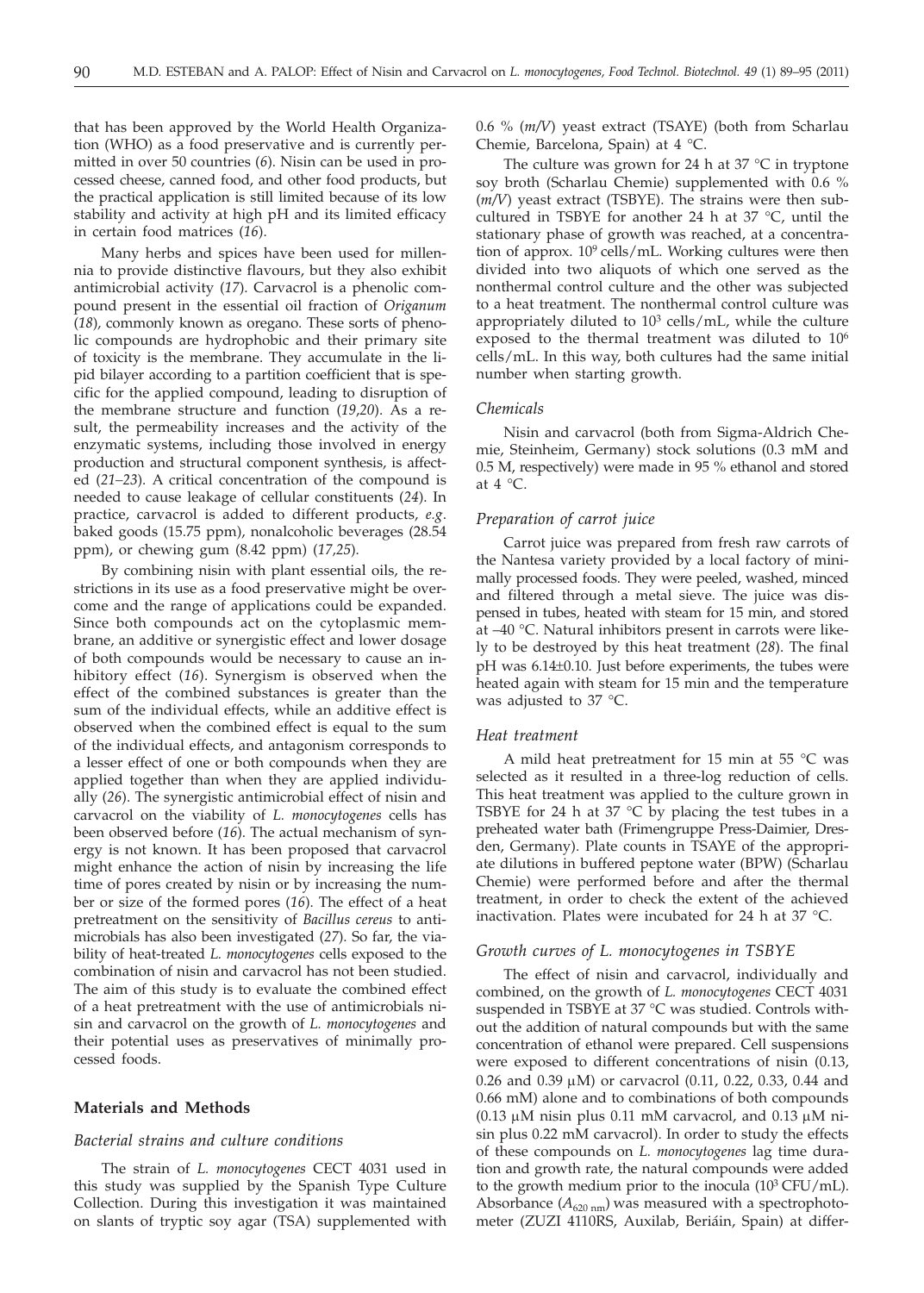ent time intervals during exposure. At least three replicate experiments per condition were performed.

Growth curves were obtained by plotting the  $A_{620 \text{ nm}}$ against exposure time. Although the measurement of the absorbance of a culture is only an estimation of its growth, it might help to compare the growth rate and lag phase duration under different conditions. For this purpose, growth curves were fitted with the function of Baranyi *et al*. (*29*) in order to obtain the main growth parameters (*i.e*. specific growth rate and lag time). Only growth curves with at least 10 points were used for modelling, as suggested by the authors.

When no growth was observed after 15 days of incubation, plate counts were performed in order to check the number of microorganisms present in the culture. If the plate counting showed some growth, the culture was further incubated.

Analysis of variance and Duncan´s multiple range test were done using the statistical program Statgraphics Plus v. 5.1 (Statpoint Technologies, Inc, Warrenton, VA, USA). Differences between data were considered significant when  $p \leq 0.05$ . The experiments were replicated three times for each treatment.

#### *Growth curves of L. monocytogenes in carrot juice*

The effect of nisin and carvacrol, individually and combined, on the growth of *L. monocytogenes* CECT 4031 in carrot juice at 37 °C was studied. Controls without the addition of natural compounds but with the same concentration of ethanol were prepared. Tubes with 4.5 mL of carrot juice were exposed to different concentrations of nisin (0.13  $\mu$ M) or carvacrol (0.33 and 0.66 mM) alone or combined for 24 h at 37 °C to verify their inhibitory effect. In order to study the effects of these compounds on *L. monocytogenes* growth, the natural compounds were added to the growth medium prior to the inocula  $(10<sup>3</sup> CFU/mL)$ . Appropriate dilutions in BPW were pour plated in TSAYE and incubated at 37 °C for 24 h.

## **Results**

# *Effect of nisin and carvacrol on the growth of L. monocytogenes cells in TSBYE*

When *L. monocytogenes* CECT 4031 in lag phase without a heat pretreatment was exposed in TSBYE to increasing concentrations of nisin alone (0.13, 0.26 and 0.39  $\mu$ M; Fig. 1a), or carvacrol alone (0.11, 0.22, 0.33, 0.44 and 0.66 mM; Fig. 1b), both the onset of growth was delayed and the growth rate decreased (Table 1). Nevertheless, the behaviour was different for each antimicrobial agent. When exposed to  $0.13 \mu$ M of nisin, the lag phase increased from 13.84 to 17.03 h and the growth rate decreased from 0.26 to 0.23  $h^{-1}$ . However, when the concentration of nisin was further increased, up to  $0.39 \mu M$ , growth parameters were not largely affected and no significant differences were found between lag phases at these concentrations (Table 1).

On the contrary, the behaviour of *L. monocytogenes* was more carvacrol concentration-dependent (Table 1). Concentrations higher than 0.11 mM progressively in-



**Fig. 1**. Effect of different concentrations of: a) nisin and b) carvacrol on the growth of *L. monocytogenes* CECT4031 in TSBYE at 37 °C. a)  $\bullet$  control,  $\Box$  0.13  $\mu$ M nisin,  $\triangle$  0.26  $\mu$ M nisin,  $\circ$  0.39  $\mu$ M nisin; b)  $\bullet$  control  $\Box$  0.11 mM caryacrol  $\triangle$  0.22 mM caryacrol nisin; b)  $\bullet$  control,  $\bullet$  0.11 mM carvacrol,  $\bullet$  0.22 mM carvacrol, - 0.33 mM carvacrol, 0.44 mM carvacrol, 0.66 mM carvacrol

creased the lag phase and decreased growth rate, to 0.66 mM, which not only inhibited growth, but even inactivated microorganisms, as indicated by plate counts performed after a 15-day incubation. Increasing concentrations of carvacrol also had an effect on the maximum absorbance, which was progressively lower.

An exponential correlation was observed for both the lag time and the growth rate in relation to the concentration of carvacrol in the growth medium (Fig. 2), with correlation coefficients  $(R^2)$  higher than 0.95 in both cases. This means that the growth of this strain of *L. monocytogenes* could be easily predicted as a function of carvacrol concentration by simply substituting this concentration in Eqs. 1 and 2:

$$
\log \lambda = 1.556 \times c + 1.135 \tag{1/}
$$

$$
\log \mu = -4.285 \times c - 0.620 \tag{2}
$$

where  $\lambda$  is the lag phase duration (h),  $c$  is the carvacrol concentration (mM) and  $\mu$  the growth rate (h<sup>-1</sup>).

The effect of nisin and carvacrol added simultaneously on the growth of *L. monocytogenes* CECT 4031 in lag phase in TSBYE broth at 37 °C was also studied. When L. *monocytogenes* was exposed to 0.13  $\mu$ M nisin and 0.11 mM carvacrol, the onset of growth was significantly delayed (from 13.84 to 57.54 h) and the growth rate significantly reduced (from 0.26 to 0.09  $h^{-1}$ ), leading to an important synergistic effect, at least in the lag time duration: 0.13 mM nisin alone only increased lag time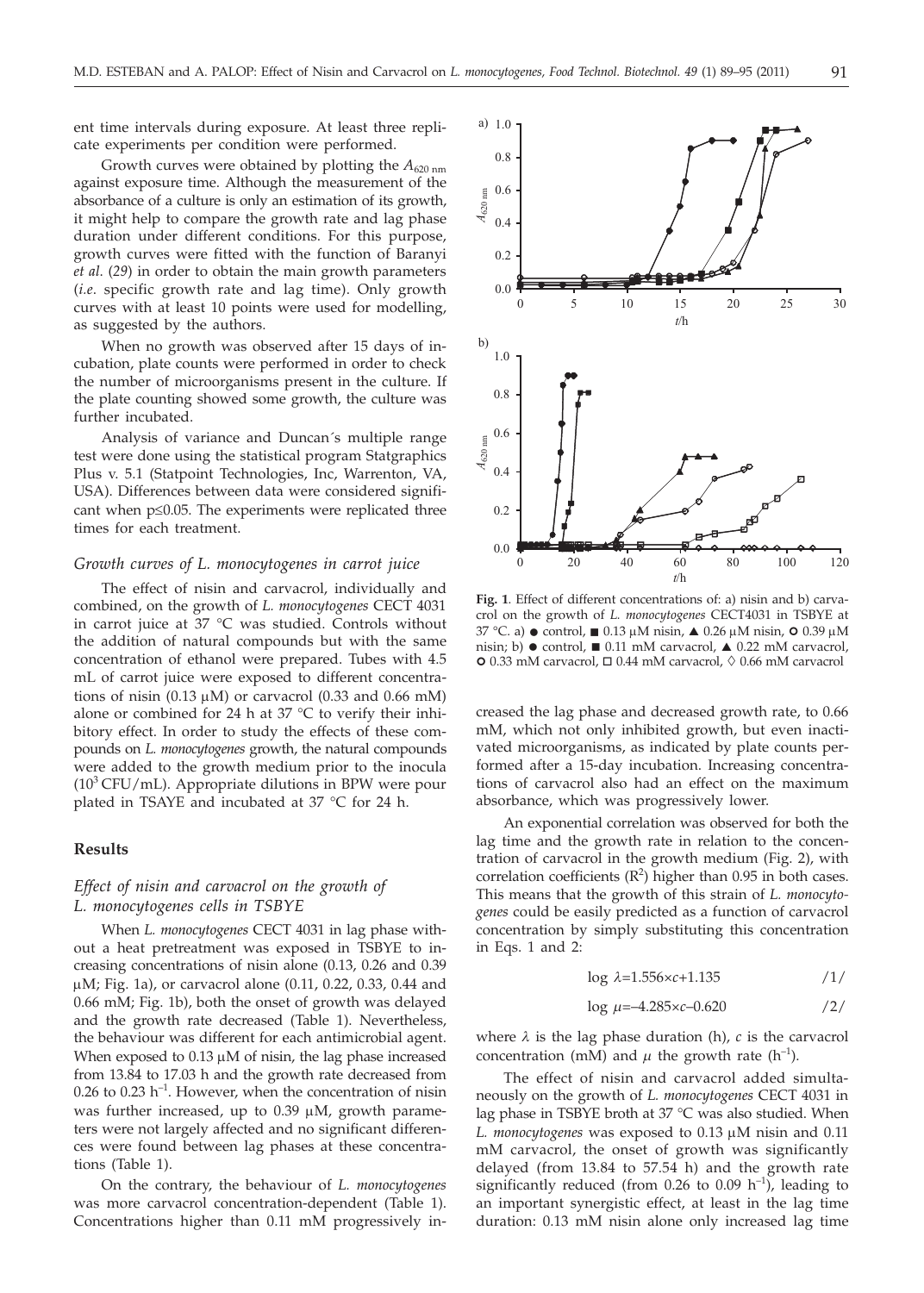|                                         |                | $\lambda/h$             |                          | $\mu/h^{-1}$                   |                         |
|-----------------------------------------|----------------|-------------------------|--------------------------|--------------------------------|-------------------------|
|                                         |                | without HT              | with HT                  | without HT                     | with HT                 |
| $c(nisin)/\mu M$                        | $\overline{0}$ | $(13.84 \pm 0.02)^{Aa}$ | $(14.84 \pm 0.18)^{Ab}$  | $(0.26 \pm 0.0005)^{Ga}$       | $(0.25 \pm 0.01)^{Da}$  |
|                                         | 0.13           | $(17.03 \pm 1.46)^{Ba}$ | $(23.31\pm0.5)^{Bb}$     | $(0.23 \pm 0.003)^{Eb}$        | $(0.07 \pm 0.001)^{Aa}$ |
|                                         | 0.26           | $(18.42 \pm 1.90)^{B}$  | $>15$ days               | $(0.24 \pm 0.003)^F$           | N.G.                    |
|                                         | 0.39           | $(18.60\pm1.83)^{B}$    | $>15$ days               | $(0.21 \pm 0.027)^D$           | N.G.                    |
| $c$ (carvacrol)/mM                      | $\overline{0}$ | $(13.84 \pm 0.02)^{Aa}$ | $(14.84 \pm 0.18)^{Ab}$  | $(0.26 \pm 0.0005)^{Ga}$       | $(0.25 \pm 0.01)^{Da}$  |
|                                         | 0.11           | $(18.96\pm0.93)^{Bb}$   | $(13.95 \pm 0.5)^{Aa}$   | $(0.11\pm0.0007)^{Ca}$         | $(0.26 \pm 0.01)^{Db}$  |
|                                         | 0.22           | $(33.18 \pm 4.52)^{Ca}$ | $(32.57 \pm 0.001)^{Ca}$ | $(0.015 \pm 0.003)^{Ba}$       | $(0.16 \pm 0.01)^{Cb}$  |
|                                         | 0.33           | $(41.37\pm9.43)^C$      | n.d.                     | $(0.009 \pm 0.001)^{\text{A}}$ | N.D.                    |
|                                         | 0.44           | $(67.19 \pm 7.92)^{Eb}$ | $(39.89 \pm 3.53)^{Da}$  | $(0.004 \pm 0.002)^{Aa}$       | $(0.12 \pm 0.011)^{Bb}$ |
|                                         | 0.66           | $>15$ days              | $>15$ days               | N.G.                           | n.d.                    |
| $c(nisin)/\mu M+$<br>$c$ (carvacrol)/mM | $\overline{0}$ | $(13.84 \pm 0.02)^{Aa}$ | $(14.84 \pm 0.18)^{Ab}$  | $(0.26 \pm 0.0005)^{Ga}$       | $(0.25 \pm 0.01)^{Da}$  |
|                                         | $0.13 + 0.11$  | $(57.54 \pm 5.33)^D$    | $>15$ days               | $(0.09\pm0.04)$ <sup>C</sup>   | N.G.                    |
|                                         | $0.13 + 0.22$  | $>15$ days              | $>15$ days               | N.G.                           | N.G.                    |

Table 1. Growth parameters (lag time and growth rate) of *L. monocytogenes* CECT 4031 in TSBYE at 37 °C, with or without heat pretreatment, exposed to different concentrations of nisin and carvacrol added separately or simultaneously

n.d.=not determined, N.G.=no growth after 15 days, HT=heat treatment at 55 °C for 15 min. The results represent mean values±standard deviation of three replicates, the same capital letter indicates that there are no significant differences in columns, the same lower case letter indicates that there are no significant differences in rows between lag times or growth rate of the heat-treated and non-treated cells



**Fig. 2**. Growth parameters of *L. monocytogenes* CECT 4031 in TSBYE at 37 °C as a function of carvacrol concentration.  $\blacklozenge$  lag time  $(\lambda)$ , **g** growth rate  $(\mu)$ 

for approx. 4 h, and 0.11 mM carvacrol alone for approx. 5 h, but the combination of both antimicrobials increased lag time for more than 40 h, which is much more than the addition of both increases. Regarding growth rate, the effect was only additive at these concentrations. When increasing concentrations of carvacrol were combined with this same concentration of nisin  $(0.13 \mu M)$ , the growth of *L. monocytogenes* was completely inhibited for at least 15 days. Plate counts performed after this 15-day incubation indicated that not only the growth was inhibited, but the microorganisms were even inactivated, as microbial counts were under the detection limit (<1 CFU/mL). Again, synergistic effects were observed.

# *Effect of a heat pretreatment on the growth of L. monocytogenes cells in TSBYE*

*L. monocytogenes* cells grown in TSBYE at 37 °C were exposed to a thermal treatment for 15 min at 55 °C. This thermal treatment decreased the counts by three log

cycles. When these heat-treated *L. monocytogenes* cells were grown in TSBYE at 37 °C, the growth rate did not significantly differ from that obtained with the cells not previously exposed to a heat treatment and lag phase was only increased for 1 h (Table 1 and Fig. 3).



**Fig. 3**. Effect of combined concentrations of: a) nisin and b) carvacrol on the growth in TSBYE at 37 °C of heat-treated (HT: 15 min at 55 °C) or non-treated *L. monocytogenes* CECT 4031 cells. a)  $\bullet$  control,  $\blacksquare$  HT,  $\blacktriangle$  0.13  $\mu$ M nisin,  $\blacksquare$  0.13  $\mu$ M nisin+HT; b)  $\bullet$ <br>control  $\blacksquare$  HT  $\blacktriangle$  0.22 mM caryacrol, 0.0.22 mM caryacrol+HT control, ■ HT, ▲ 0.22 mM carvacrol, O 0.22 mM carvacrol+HT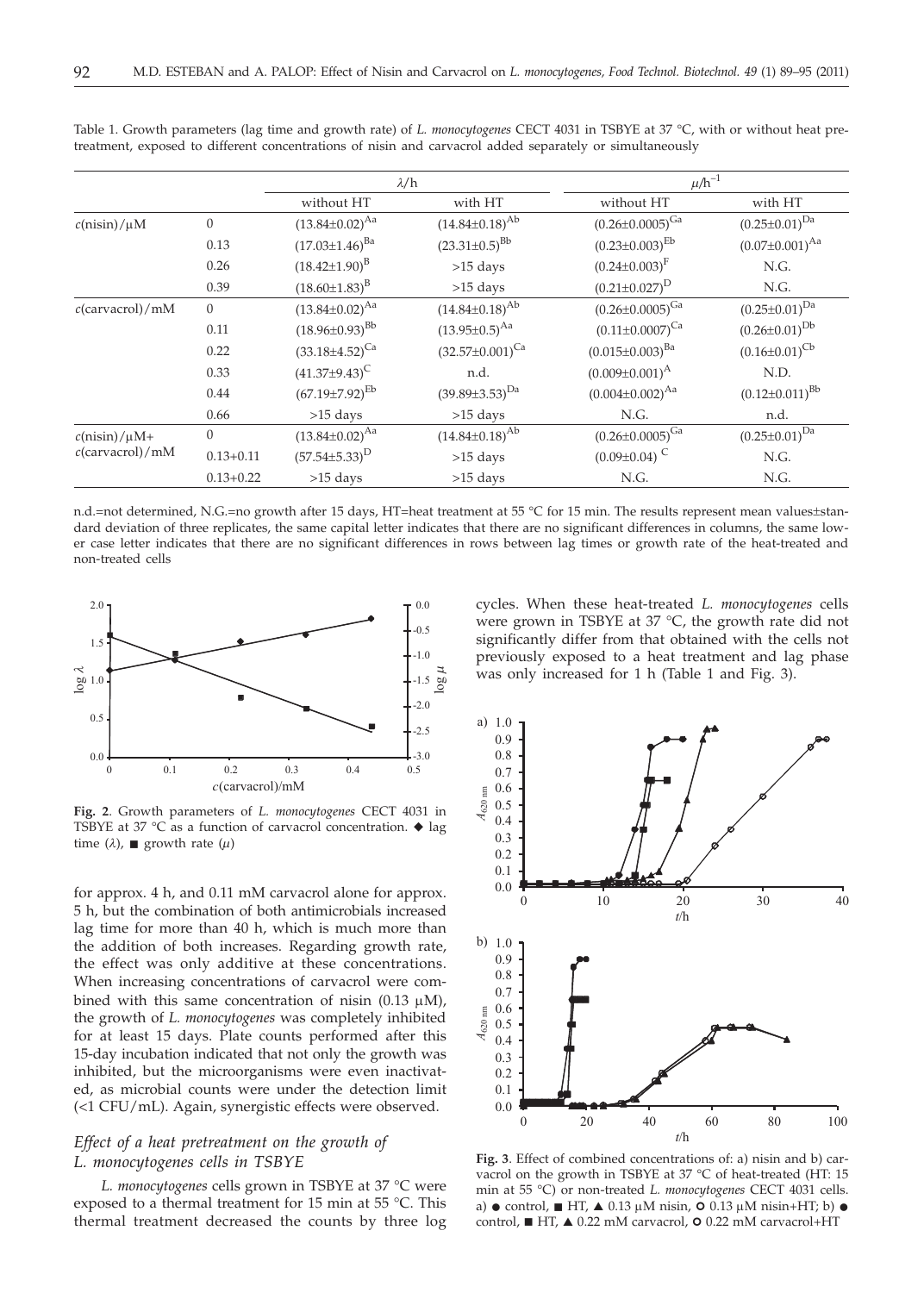# *Effect of nisin and carvacrol on the growth of heat-treated L. monocytogenes cells in TSBYE*

The growth of heat-treated *L. monocytogenes* cells was dramatically affected by exposure to nisin. At the lowest nisin concentration tested  $(0.13 \mu M)$ , growth rate was significantly reduced (Fig. 3a). At higher concentrations, the growth was completely inhibited for at least 15 days (Table 1). Again, plate counts performed after the incubation showed microbial counts under the detection limit.

Regarding the growth of heat-treated *L. monocytogenes* cells exposed to carvacrol, the behaviour was completely different. The growth was even faster than that of non-treated cells, at concentrations of carvacrol up to 0.44 mM (Table 1 and Fig. 3b). At 0.66 mM the growth was inhibited for at least 15 days, similarly to what happened to the cells not exposed to a heat treatment.

The effect of nisin and carvacrol added simultaneously on the growth of heat-treated *L. monocytogenes* CECT 4031 cells in TSBYE at 37 °C during lag phase was also studied. When the heat-treated *L. monocytogenes* CECT 4031 cells were exposed to different combinations of nisin and carvacrol in TSBYE, the growth was inhibited for at least 15 days even at the lowest concentration tested  $(0.13 \mu M)$  nisin plus 0.11 mM carvacrol).

# *Effect of nisin and carvacrol on the growth of L. monocytogenes cells in carrot juice*

The effect of the combinations of different concentrations of nisin and carvacrol on the viable counts of *L. monocytogenes* CECT 4031 during lag phase cultured at  $37$  °C in carrot juice (pH=6.14) exposed to a heat pretreatment or not was studied. This part of the research was conducted using plate counts instead of absorbance measurements, because the latter cannot be performed in turbid food media. Hence, plate counts were performed after inoculation and incubation for 24 h at 37 °C. *L. monocytogenes* CECT 4031 showed different behaviour at the different concentrations of the antimicrobials and their combination with a heat pretreatment (Fig. 4). The results showed that *L. monocytogenes* reached the stationary phase of growth at a concentration of  $6.10^8$  CFU/mL in carrot juice, in 24 h or less at 37 °C with neither heat pretreatment nor antimicrobials added. No significant differences were observed between the control and the



**Fig. 4**. Effect of different concentrations of nisin and carvacrol alone or combined on the growth of *L. monocytogenes* CECT4031 during 24 h at 37 °C in carrot juice (pH=6.14). White columns, non-heated *L. monocytogenes* cells; black columns, heat-treated *L. monocytogenes* cells (15 min at 55 °C). N=nisin, C=carvacrol. Horizontal line represents the initial concentration of the inocula

heat-pretreated cells, although these showed a higher variability in the replicates.

When *L. monocytogenes* was grown in the presence of 0.13 µM nisin, significant differences were observed regarding control, even though these differences were small (half a logarithmic cycle). For microorganisms incubated with carvacrol at concentrations of 0.33 and 0.66 mM, a significant and progressive inhibition of growth was observed. When nisin and carvacrol were combined, a further inhibition of growth was observed. A bacteriostatic effect was even shown when the higher concentration of carvacrol (0.66 mM) was combined with 0.13  $\mu$ M nisin, since no growth was detected after 24 h of incubation (Fig. 4). The application of a heat pretreatment to cells incubated with either nisin or carvacrol resulted in a significant decrease in plate count with respect to non-treated cells incubated with the same amounts of antimicrobials (Fig. 4). The combinations of heat plus 0.66 mM carvacrol resulted in even lower counts than before the incubation.

## **Discussion**

*L. monocytogenes* showed different behaviour when exposed to increasing concentrations of nisin than when exposed to increasing concentrations of carvacrol. While both antimicrobials inhibited the growth, the effect of carvacrol was progressive as the concentration of this compound increased, while the effect of nisin was less dependent on its concentration. Actually, a good exponential correlation was found between both lag time and growth rate and carvacrol concentration  $(R^2>0.95)$ , which enabled the building of a secondary growth model. This deterministic model predicts the growth of *L. monocytogenes* as a function of carvacrol concentration. Other authors have also found a dose-dependent inhibitory effect of carvacrol and other phenolic compounds on *L. monocytogenes* and other Gram-positive bacteria (*17,30–32*). This different behaviour could depend on the mode of action on the bacterial envelopes for each antimicrobial compound: nisin forms pores in the bacterial membrane (*33*), while phenolic compounds cause disruption of the membrane function (*17*). The different modes of action for nisin and carvacrol could explain, at least in part, the synergistic effect observed when both antimicrobials were combined: while a concentration of 0.11 mM carvacrol alone and  $0.13 \mu M$  nisin alone had little effect on the growth of *L. monocytogenes* in TSBYE broth, the combination of both compounds at these concentrations increased the synergistic effect by more than four times of both antimicrobials in lag time, and when higher concentrations of carvacrol were combined with nisin, the growth was completely inhibited for at least 15 days, showing an even bactericidal effect. Pol *et al.* (*34*) also found synergistic effects in the combination of nisin and carvacrol in germinating spores of *Bacillus cereus*.

A heat pretreatment did not affect the growth of the survivors, which grew in a similar way as the non-heated cells. However, the heat pretreatment had an obvious effect on the survivors when they were exposed to antimicrobials, *i.e.* in that case their behaviour was different. The application of a heat pretreatment had a synergistic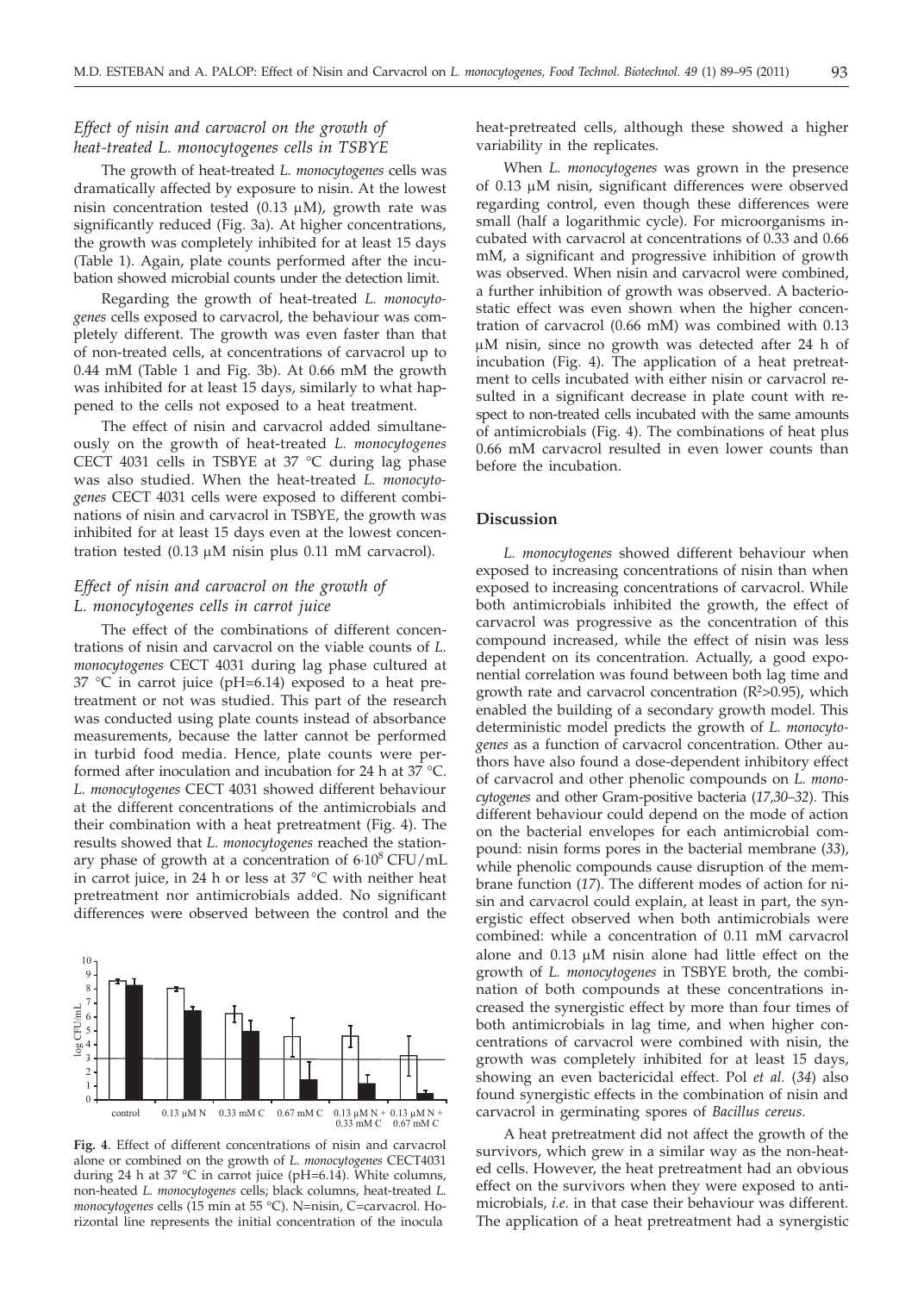effect with nisin, but it was antagonistic with carvacrol. Again, this fact supports the hypothesis of different targets for nisin and carvacrol. While heat damage affects the targets for nisin, hampering the growth of cells exposed to this compound, it seems to cross-protect against carvacrol. Other authors have also found that sequential combinations of mild heat and nisin resulted in significant synergistic decreases in viable counts of *Lactobacillus plantarum* (*33*) and *B. cereus* (*35*). However, Periago *et al.* (*36*) found that *B. cereus* cells developed cross-resistance to nisin after a mild heat treatment. Heat shock proteins may be involved in this antagonistic effect and in the cross-protective effect (*37*).

However, when combining both antimicrobials, at the lowest concentrations tested for both of them (which only showed slight inhibitory effect against *L. monocytogenes* growth when applied separately), with a heat pretreatment (which did not show any inhibitory effect), the growth was inhibited for at least 15 days. Again, a strong synergistic effect was shown. The synergism between carvacrol and nisin has already been shown in non-heated cells of *B. cereus* (*16,27,36*) and *L. monocytogenes* (*16*) and in heat-pretreated cells of *B. cereus* (*36*). Heat can damage the RNA, ribosomes, cytoplasmic membranes and enzymes. Despite the increased resistance to carvacrol observed after the exposure to heat, the combination of heat, carvacrol and nisin caused irreversible injury to the membrane, as well as to those structures damaged by heat, which was caused by the observed synergistic effect. Synergies, like these described in this research, can be used in the food industry to prevent food spoilage and ensure food safety, while maintaining a high standard of food quality.

When nisin, carvacrol and a heat pretreatment were applied in a food matrix such as carrot juice, the behaviour of *L. monocytogenes* resembled somehow that observed in TSBYE, although with some important differences. Heat-treated cells grew as fast as the control cells (not exposed to a heat pretreatment), and nisin slightly reduced the counts after 24 h of incubation at 37 °C in carrot juice. When nisin was applied after the heat treatment, a stronger inhibitory effect was observed. Carvacrol had a progressive inhibitory effect. However, in this case, the combination of carvacrol with a heat pretreatment had a stronger inhibitory effect, which was even bactericidal when 0.66 mM of carvacrol were combined with the heat pretreatment.

When carvacrol and nisin were combined in the carrot juice, the growth of *L. momocytogenes* was also inhibited and a synergistic effect was observed. The growth was completely inhibited for at least 24 h with a combination of  $0.13 \mu M$  nisin plus 0.66 mM carvacrol. Similar effects were also found by Periago *et al.* (*30*) when combining carvacrol and cymene against the growth of *L. monocytogenes* in carrot juice.

# **Conclusions**

Nisin and carvacrol showed inhibitory effects on *L. monocytogenes* growth. When both antimicrobials were combined, synergistic effects were observed. These synergistic effects were even increased when a heat pretreatment was also applied. These effects were observed in a laboratory medium but also in a food matrix such as carrot juice. These synergisms could be applied in the food industry to prevent the growth of *L. monocytogenes* in processed food exposed to mild heat treatments, intended to provide better quality foods.

## *Acknowledgements*

This research was financially supported by the Ministry of Science and Technology of the Spanish Government and European Regional Development Fund (ERDF) through Projects AGL-2003-00996 and AGL-2006-10280. M.D. Esteban is grateful to the Ministry of Science and Technology for offering her the fellowship BES 2007– 15471.

## **References**

- *1.* P.S. Mead, L. Slutsker, V. Dietz, L.F. McCaig, J.S. Bresee, C. Shapiro, P.M. Griffin, R.V. Tauxe, Food-related illness and death in the United States, *Emerg. Infect. Dis. 5* (1999) 607– 625.
- *2.* E.T. Ryser, E.H. Marth: *Listeria*, *Listeriosis*, *and Food Safety*, CRC Press, Boca Raton, FL, USA (2007).
- 3. S.I. Dimitrijević, K.R. Mihajlovski, D.G. Antonović, M.R. Milanović-Stevanović, D.Ž. Mijin, A study of the synergistic antilisterial effects of a sub-lethal dose of lactic acid and essential oils from *Thymus vulgaris* L*., Rosmarinus officinalis* L. and *Origanum vulgare* L., *Food Chem. 104* (2007) 774–782.
- *4.* T.B. Hansen, S. Knøchel, Factors influencing resuscitation and growth of heat injured *Listeria monocytogenes* 13–249 in sous vide cooked beef, *Int. J. Food Microbiol. 63* (2001) 135– 147.
- *5.* R.W. Jack, J.R. Tagg, B. Ray, Bacteriocins of Gram-positive bacteria, *Microbiol. Rev. 59* (1995) 171–200.
- *6.* L.J. Harris, H.P. Fleming, T.R. Klaenhammer, Developments in nisin research, *Food Res. Int. 25* (1992) 57–66.
- *7.* U. Schillinger, R. Geisen, W.H. Holzapfel, Potential of antagonistic microorganisms and bacteriocins for the biological preservation of foods, *Trends Food Sci. Technol. 7* (1996) 158– 164.
- *8.* A.D. Crandall, T.J. Montville, Nisin resistance of *Listeria monocytogenes* ATCC700302 is a complex phenotype*, Appl. Environ. Microbiol. 64* (1998) 231–237.
- *9.* J. Delves-Broughton, M.J. Gasson: Nisin. In: *Natural Antimicrobial Systems and Food Preservation*, V.M. Dillon, R.G. Board (Eds.), CAB International, Wallingford, UK (1994) pp. 99–131.
- *10.* B. Ray: Nisin of *Lactococcus lactis* ssp. *lactis* as Food Biopreservative. In*: Food Biopreservatives of Microbial Origin*, B. Ray, M.A. Daeschel (Eds.), CRC Press, Boca Raton, FL, USA (1992) pp. 207–264.
- *11.* A.J. Driessen, H.W. van den Hooven, W. Kuiper, M. van Kamp, H.G. Sahl, R.N. Konings, W.N. Konings, Mechanistic studies of lantibiotic-induced permeabilization of phospholipid vesicles, *Biochemistry, 34* (1995) 1606–1614.
- *12.* F.H. Gao, T. Abee, W.N. Konings, Mechanism of action of the peptide antibiotic nisin in liposomes and cytochrome *c* oxidase-containing proteoliposomes, *Appl. Environ. Microbiol. 57* (1991) 2164–2170.
- *13.* T. Abee, F.M. Rombouts, J. Hungenholtz, G. Guihard, L. Letellier, Mode of action of nisin Z *against Listeria monocytogenes* Scott A grown at high and low temperatures, *Appl. Environ. Microbiol. 60* (1994) 1962–1968.